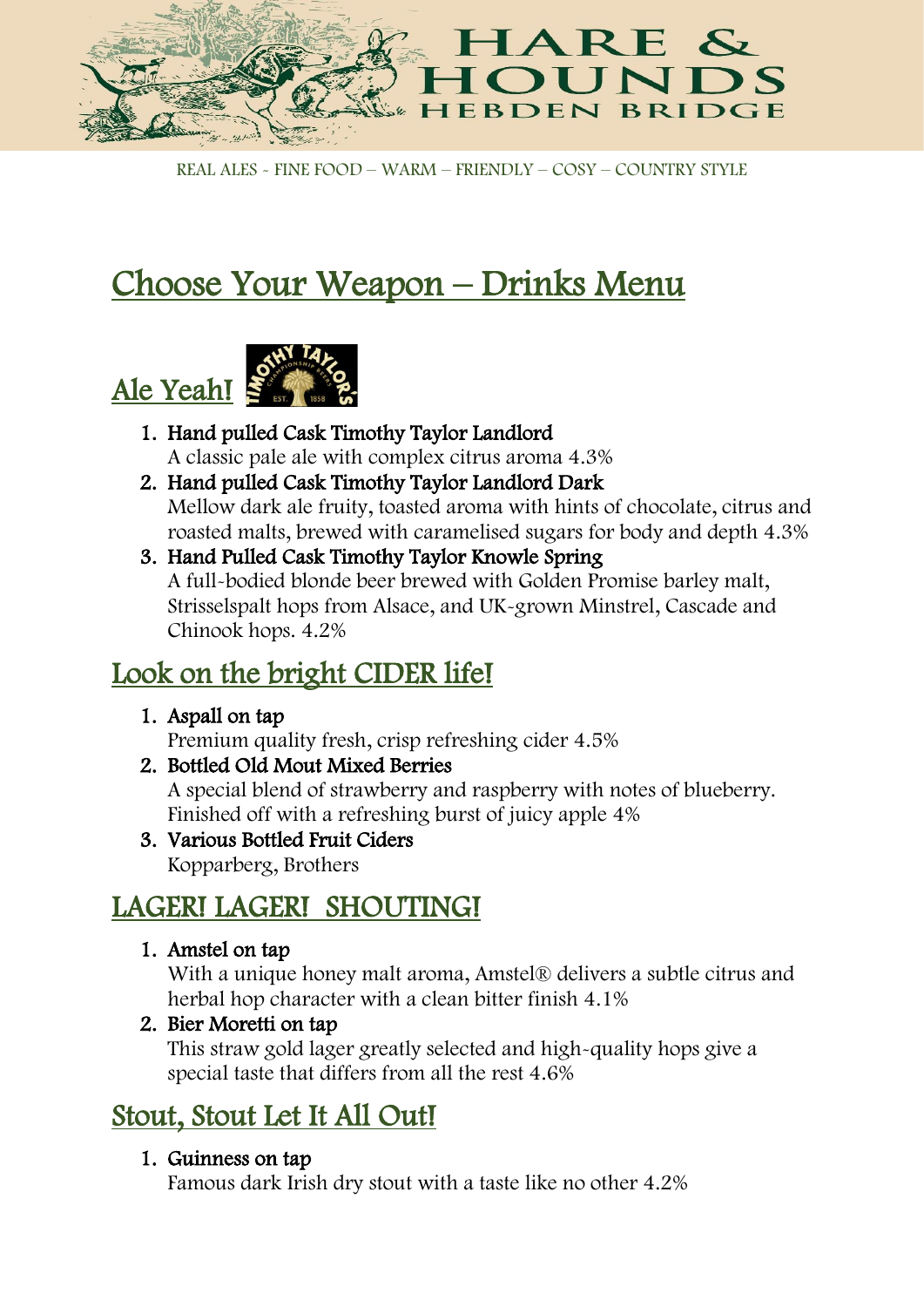## Craft Beer It Makes You Hoppy!

#### 1. Blanche Bruxelles

A light fruity cloudy white wheat beer 4.5%

#### 2. Erdinger Dunkel

Dark rich wheat beer with chocolate aroma 5.3%

#### 3. Baccus Cherry Beer

A Flemish beer with an outstanding dark deep tangy cherry taste 5.8%

4. Fruli Fruit Weissbeir A fresh strawberry Belgium wheat beer with a zesty sweet kick 4.1%

#### 5. Schneider Wiess Tap 1 This medium-bodied wheat beer has a creamy carbonation and spicy aftertaste, which finish off this enjoyable drink.5.2%

# Alcohol Free

#### 1. Erdinger Blue Alcohol Free

The beer for sportsmen, isotonic and pure. An amazing tasting 0%.

- 2. Krombacher 0% A convincing full bodied and lightly malted taste one of the best tasting 0% options.
- 3. St Miguel 0% / Peroni 0%

## Forgive me lord for I have Gin'd

- 1. Ophir
- 2. Whitey Neil Rhubarb and Ginger
- 3. Bombay Sapphire
- 4. Tanqueray Number 10
- 5. Tanqueray Seville Orange
- 6. Pickering's Sloe Gin

MIXERS – Fever tree: Premium / Light / Elderflower / Mediterranean / Aromatic / Bitter Lemon. Lemonade / Soda / Pepsi Max / Ginger Beer

### Spirits In The Sky

- 1. Smirnoff Vodka
- 2. Jack Daniels
- 3. Jack Daniels Honey
- 4. Malibu
- 5. Tia Maria
- 6. Black Sambuca
- 7. Baileys Irish Cream
- 8. Glenmorangie Whisky
- 9. Various flavoured sambuca
- 10. Jägermeister
- 11. Fireball
- 12. Flavoured Peach schnapps